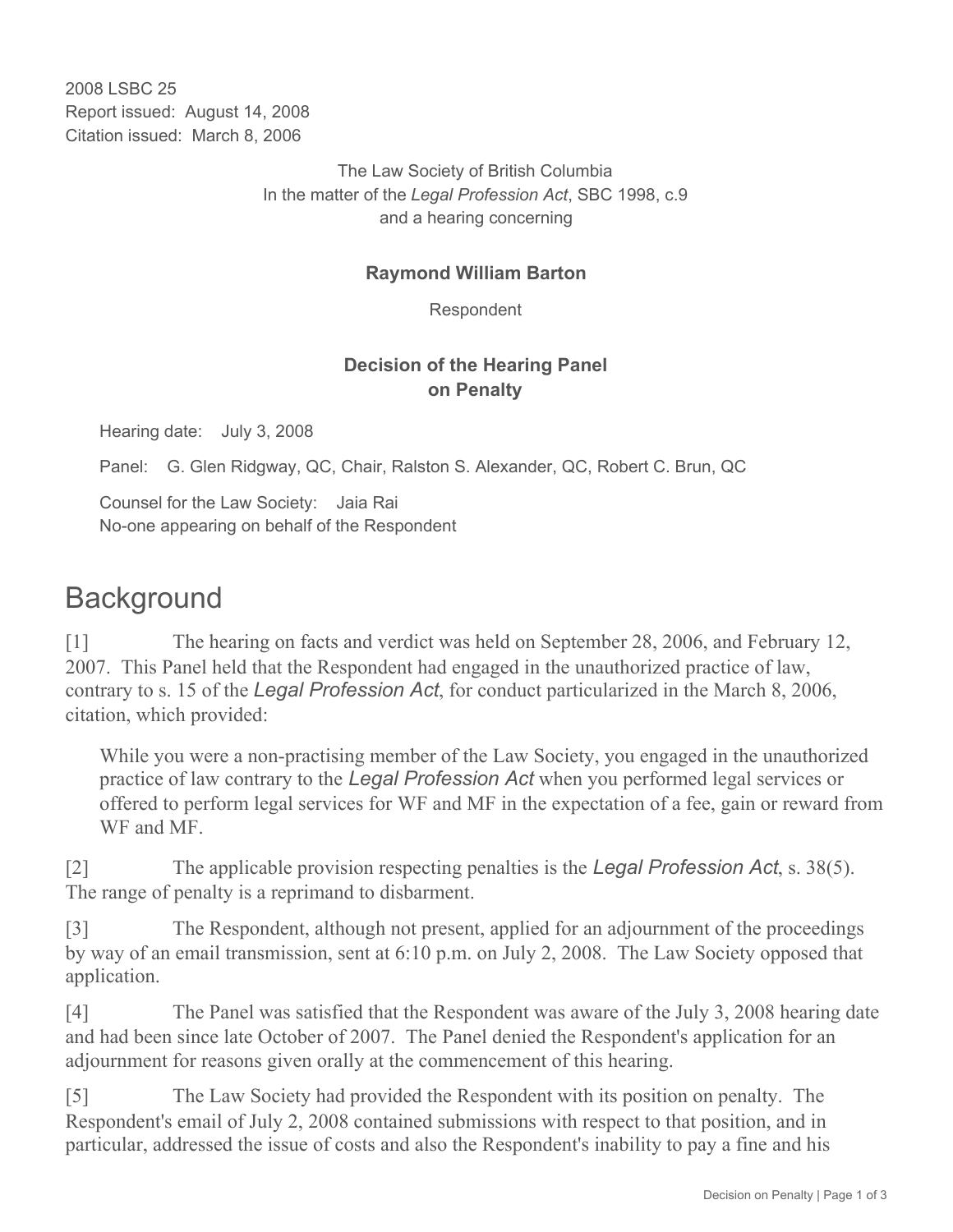inability to pay costs.

[6] The position taken by the Law Society on that submission and before the Panel was that the appropriate disposition of this matter is a fine in the amount of \$1,500 and an award of costs between \$5,000 and \$10,000.

[7] As is usual in these determinations, the Law Society provided this Panel with the determination in *Law Society of BC v. Ogilvie*, [1999] LSBC 17, which provides the following criteria to consider in disciplinary dispositions:

- (a) the nature and gravity of the conduct proven;
- (b) the age and experience of the respondent;
- (c) the previous character of the respondent, including details of prior discipline;
- (d) the impact upon the victim;
- (e) the advantage gained, or to be gained, by the respondent;
- (f) the number of times the offending conduct occurred;

(g) whether the respondent has acknowledged the misconduct and taken steps to disclose and redress the wrong and the presence or absence of other mitigating circumstances;

- (h) the possibility of remediating or rehabilitating the respondent;
- (i) the impact on the respondent of criminal or other sanctions or penalties;
- (i) the impact of the proposed penalty on the respondent;
- $(k)$  the need for specific and general deterrence;
- (l) the need to ensure the public's confidence in the integrity of the profession; and
- (m) the range of penalties imposed in similar cases.

[8] The Law Society emphasized the seriousness of the unauthorized practice of law and the Respondent's experience in that he was called to the Bar of British Columbia in 1983, having previously been called in Manitoba.

[9] Reference was made by the Law Society to the Respondent's record in practice, and his Professional Conduct Record was filed as an Exhibit. The Respondent has been subject to two Practice Standards referrals, a conduct review, and two citation hearings resulting in disciplinary action. The Respondent has been subjected to restrictions on his practice status. On January 1, 2006, the Respondent's membership ceased for non-payment of fees, and the fine and costs ordered on January 21, 2003, as a result of citation proceedings remain outstanding.

[10] In these circumstances, the clients paid fees to the Respondent for services that were not clear to the clients, and the Respondent has not provided an accounting of his fees and services, although such was requested by the clients. There appears to be no acknowledgment of his misconduct, and the Respondent has taken no steps to redress the impropriety.

[11] There does not appear to be any British Columbia authority respecting the appropriate disposition with respect to the breach of the Act by the unauthorized practice of law. Authorities